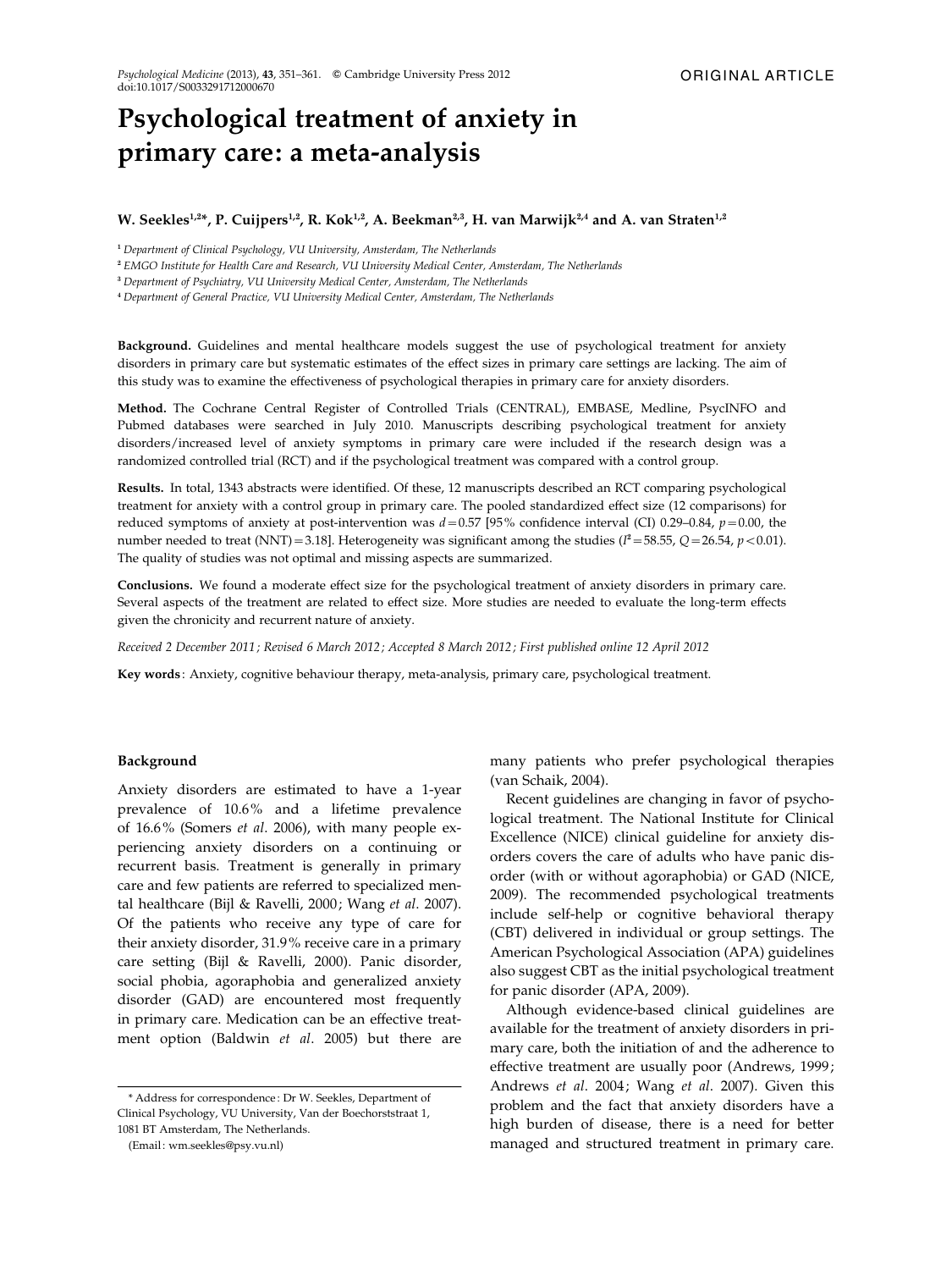Studies on treating depression and anxiety in primary care have proposed several models of disease management (Hunter & Fairfield, 1997), collaborative care (Katon et al. 1997) and stepped care (Bower & Gilbody, 2005), all using evidence-based psychological treatments. Evidence-based treatments for anxiety, such as brief problem-solving therapy (PST) or CBT, are effective for treating anxiety disorders (Mynors-Wallis, 2005; Hofmann & Smits, 2008) and are suitable for treatment in primary care settings. The use of online or computer-assisted CBT has also been proven to be efficacious for anxiety disorders (Craske et al. 2009). For most general practitioners (GPs), it is too timeconsuming to provide treatment and most are not fully trained to treat psychiatric illness, but it is possible for such treatments to be performed effectively by other primary care workers, such as nurses or social workers. There is evidence that nurses can be successfully trained to provide psychological treatments. Nurses have, for example, used behavioral methods to treat phobic patients (Ginsberg et al. 1984) and provide PST in primary care (Mynors-Wallis, 2005). With psychological therapies such as CBT and PST and recent developments on internet-delivered self-help, the treatment of anxiety disorders in primary care has potential. However, psychological treatments for anxiety disorders have not yet been thoroughly studied in primary care settings.

So far, reviews of psychological treatments have combined primary care and specialized mental healthcare studies (Fonagy et al. 2005; Hofmann & Smits, 2008), anxiety disorders with depression (Brown & Schulberg, 1995; Cape et al. 2010), and focused on a specific type of intervention (Bower et al. 2003; van Boeijen et al. 2005a) or on treatment of a specific anxiety disorder in non-in-patient settings (Hunot et al. 2007). In the current study we conducted a meta-analysis to examine the effectiveness of psychological therapies in primary care for anxiety disorders. In addition, we examined several aspects of treatment (e.g. type of treatment or treatment provider) that can be related to effect sizes.

# Method

### Search strategy

Studies were identified by searching the Cochrane Central Register of Controlled Trials (CENTRAL), EMBASE, Medline, PsycINFO and Pubmed databases from 1963 to July 2010. We used a search string involving the MeSH term for anxiety disorders and combinations of ' anxiety disorder' (' anxiety disorder' or ' anxiety'), 'primary care' terms ('primary care' or ' general practice' or 'primary health care' or

'community care' or ' family practice' or 'community health services' or 'family physician' or 'family medicine') and the MeSH term for ' treatment' and combination of terms ('therapy' or 'treatment' or 'psychol\*' or 'behavior therapy' or 'behaviour therapy' or ' relaxation' or 'exposure' or ' \*feedback' or 'counseling' or 'psychotherapy' or 'cognitive analytic therapy' or 'debriefing') to maximize identification of relevant studies. Additional papers were identified from reference lists. We did not contact study authors for additional data, unpublished studies or studies in press.

### Inclusion and exclusion criteria

For this meta-analysis we included (a) published randomized controlled trial (RCTs) (b) of psychological therapies  $(c)$  for adult patients  $(d)$  with an anxiety disorder based on DSM criteria (or any other diagnostic instrument) or an increased level of symptoms on an anxiety questionnaire (e) provided in general practice (f) compared with a control condition.

Psychological treatments were defined as interventions in which verbal communication between a therapist and a client was the core element or in which a psychological treatment was written down in a book format or a computer program (guided self-help or bibliotherapy) that the client worked through more or less independently, but with some kind of personal support from a therapist (by telephone, email, or otherwise) (Cuijpers et al. 2009). We included studies in which a DSM diagnosis was used to establish the presence of anxiety disorders or increased levels on anxiety symptoms questionnaires.

Studies were excluded if they focused on children or adolescents (<18 years of age), in-patients or patients who were both anxious and depressed, when the psychological treatment could not be discerned from a care program (for example disease management, collaborative care, stepped care or combined use of psychological treatment with pharmacotherapy), and when a standardized effect size could not be calculated. No language restrictions were applied.

# Data extraction

Studies were coded on several domains to examine the effects of the most probable and useful modifiers. We coded (1) the recruitment method (recruitment by referral or screening) because a meta-analysis demonstrated that recruitment through systematic screening caused lower effect sizes that other types of recruitment (Cuijpers et al. 2009); (2) the type of therapy (CBT or other therapies) because CBT is effective for the treatment of anxiety disorders and also suitable for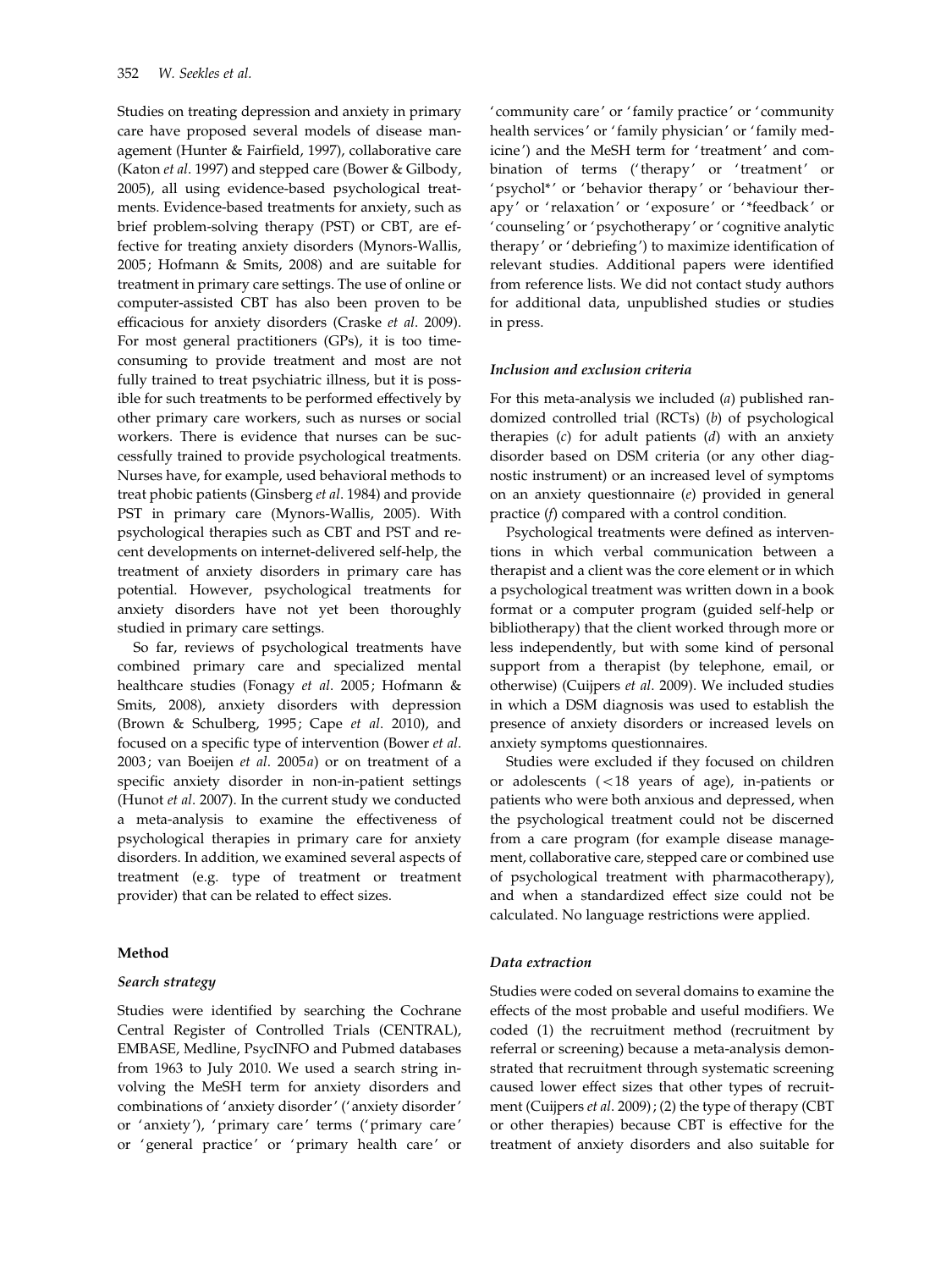primary care (Marchand et al. 2009; Stewart & Chambless, 2009); (3) the number of treatment sessions ( $\leq 7$  or  $\geq 8$ ) because a recent analysis demonstrated that brief therapies are effective for treating anxiety disorders in primary care (Cape et al. 2010); (4) professional background of the therapist (clinical psychologist or other providers) because studies have demonstrated that the background of the therapist is relevant to treating depression in primary care (den Boer et al. 2005; Cuijpers et al. 2008) and (5) the type of control group [care as usual (CAU) or other control groups] because lower effect sizes were found when psychological treatment was compared to CAU (Andersson & Cuijpers, 2009). When psychological treatment was compared to pharmacotherapy we only used the data of the psychological treatment and the pill-placebo groups. An overview of the studies considered is presented in Table 1.

# Quality assessment

We assessed the quality of the studies using basic criteria suggested by the Cochrane Handbook (Higgins & Green, 2011). W.S. and R.K. assessed the quality independently of one another using the six criteria set out in the Cochrane Collaboration's tool for assessing risk of bias: adequate sequence generation; allocation concealment; blinding of outcome assessors; completeness of follow-up data; no selective outcome reporting; and no other problems that could put the study at risk of bias. Disagreements were discussed until a consensus was reached. Because of the (interpersonal) nature of psychological treatment, blinding of participants and personnel (treatment providers) is not possible. However, we did check for blinding of the post-treatment assessor. We assessed whether incomplete data were adequately addressed by checking whether outcome data were assessed using intention-to-treat (ITT) analyses.

### Analyses

Effect sizes (standardized mean difference, d) were calculated by subtracting (at post-test) the average score of the psychological treatment group from the average score of the comparison group and dividing the result by the pooled standard deviations of the two groups. A d value of 0.5 indicates that the mean of the experimental group is half a standard deviation larger than the mean of the control group. Values of  $d$  ranging from 0.56 to 1.2 can be assumed to be large, from 0.33 to 0.55 moderate, and from 0 to 0.32 small (Cohen, 1988; Lipsey & Wilson, 1993). Only those instruments that explicitly measure symptoms of anxiety were used in the calculations of the effect sizes. If more than

one measurement of anxiety symptoms was used, they were combined and the mean effect sizes were calculated so that each study only contributed one effect size. When means and standard deviations were not reported, other statistics (e.g.  $t$  value,  $p$  value, number of patients) were used to calculate the effect sizes.

The standardized mean difference  $(d)$  is difficult to interpret from a clinical perspective and therefore the numbers needed to treat (NNT) were also calculated, using the formulae provided by Kraemer & Kupfer (2006). The NNT is defined as the number of patients who would need to be treated with a psychological treatment to have one more successful outcome than the same number of patients in the control group.

The computer program COMPREHENSIVE META-ANALYSIS (CMA) version 2.2.021 (Borenstein et al. 2007) was used to calculate pooled mean effect sizes and a random effects model was used to conduct all analyses because considerable heterogeneity was expected. We calculated the Q statistic as an indicator of heterogeneity and the  $I^2$  statistic as an indicator of heterogeneity in percentages. A value of 0% indicates no observed heterogeneity and larger values indicate greater heterogeneity  $(25\% = \text{low}, 50\% = \text{moderate}, 75\% = \text{high}).$ We tested for publication bias by inspecting the funnel plot of the meta-analysis and by using Egger's test (Egger et al. 1997). The analyses of funnel plots provide a test for the likely presence of bias in the metaanalysis. Egger's linear regression method quantifies the bias captured by the funnel plot. Egger's method uses the actual values of the effect sizes and their precision. To yield an estimate of the effect size after publication bias we used the Duval & Tweedie (2009) ' trim-and-fill' procedure. This procedure is based on the expectation that, if no publication bias is present, the effect sizes will be dispersed equally on either side of the overall effect. The funnel plot is expected to be asymmetric when there is an indication for publication bias. The trim-and-fill procedure allows imputation of these missing studies. This method determines where the missing studies are likely to fall, adds them to the analysis and recomputes combined effect sizes.

Subgroup analyses were conducted in CMA using mixed-effects analyses that pooled studies within subgroups with the random effects model but tested for significant differences between subgroups with the fixed effects model.

### Results

### Description of studies

Searching the databases yielded 1343 manuscripts and, after reading the titles, 191 manuscripts were retained. Five manuscripts were retrieved from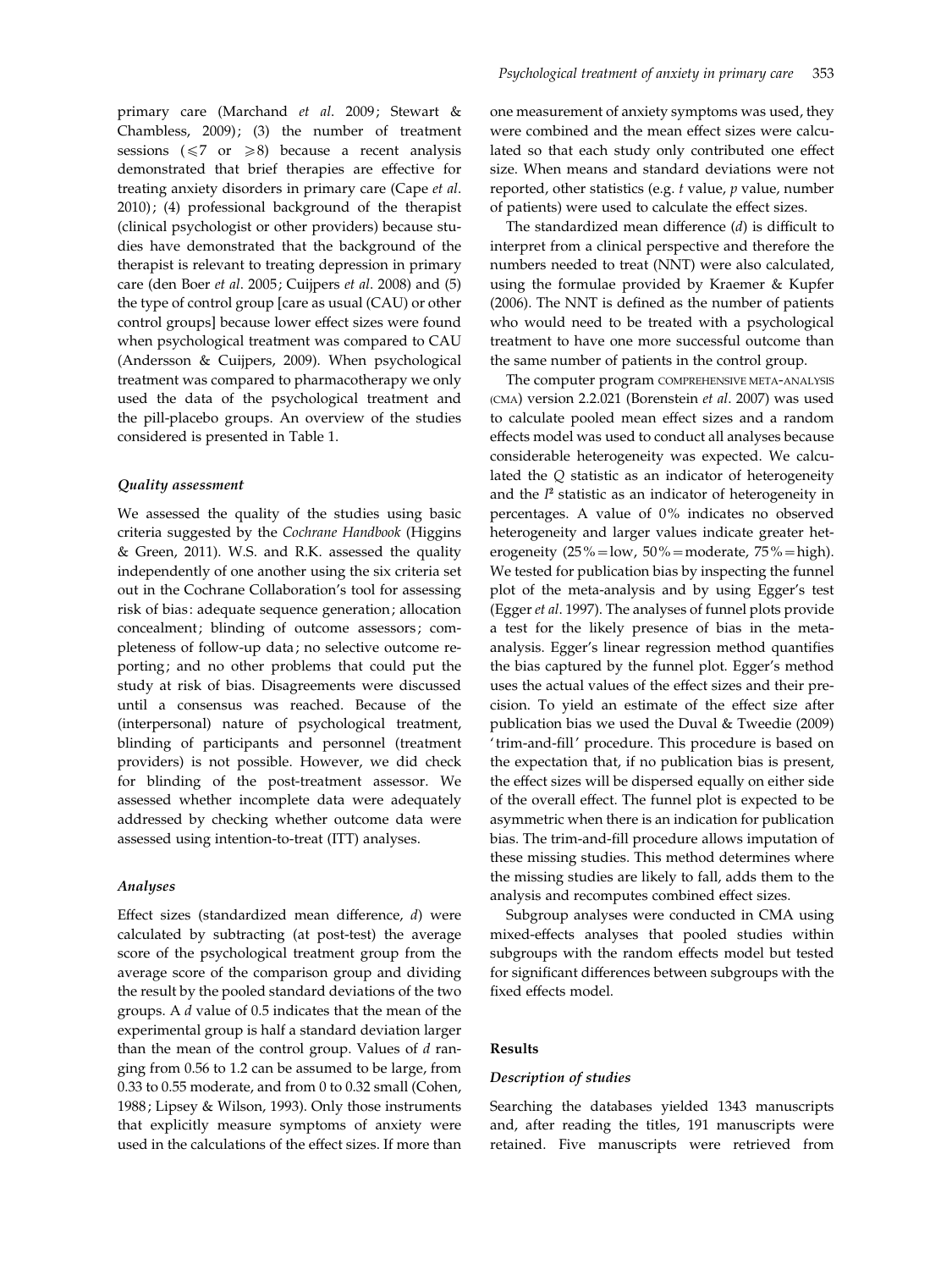| Study                         | Disorder                | Recruitment                  | $\Psi$ treatment                                          | No. of<br>sessions | $\boldsymbol{n}$ | Treatment provider                                | Control | $\boldsymbol{n}$ | Instruments                                                  |
|-------------------------------|-------------------------|------------------------------|-----------------------------------------------------------|--------------------|------------------|---------------------------------------------------|---------|------------------|--------------------------------------------------------------|
| Blomhoff et al. (2001)        | Social phobia           | Screening                    | Exposure therapy                                          | 9 <sup>a</sup>     | 92               | Physician                                         | PL      | 92               | CGI-S-AA/FQ/SPS                                              |
| Lindsay et al. (1987)         | GAD                     | Referral                     | $CBT + relaxation/anxiety$<br>management training         | 8                  | 10               | Therapist (psychiatric nurse)                     | WL      | 10               | CAQ/GHQ-A/Z-SAS                                              |
| Power <i>et al.</i> (1989)    | GAD                     | Referral                     | <b>CBT</b>                                                | 6                  | 10               | Psychologist Therapist                            | PL      | 11               | HAMA/K&S                                                     |
| Power et al. (1990)           | GAD                     | Referral                     | <b>CBT</b>                                                | 7                  | 21               | Clinical psychologists                            | PL      | 19               | Ratings GP – patient –<br>psychologist                       |
| Sharp et al.<br>(1996, 1997)  | PD                      | Referral                     | <b>CBT</b>                                                | 9                  | 30               | Clinical psychologists                            | PL      | 28               | FQ/HAMA/K&S/<br>Ratings GP - patient -<br>psychologist (CGI) |
| Sharp et al.<br>$(2004)^{b}$  | PD                      | Referral                     | Group CBT/individual CBT                                  | 8                  | 20/31            | Psychological therapist                           | WL      | 19               | FO/HAMA/K&S                                                  |
| Sorby et al. (1991)           | PD/phobic<br>avoidance  | Referral                     | Conventional treatment plus<br>anxiety management booklet | 3                  | 27               | GP                                                | CAU     | 18               | ASA/HADS-A/K&S                                               |
| Stanley et al. (2003)         | GAD                     | Screening/<br>referral       | CBT-GAD                                                   | 8                  | 5                | Post-doctoral- and residency-<br>level clinicians | CAU     | $4\overline{ }$  | BAI/GADS                                                     |
| Stanley et al. (2009)         | GAD                     | Referral                     | <b>CBT</b>                                                | 10                 | 70               | Masters-level therapists                          | CAU     | 64               | GADSS/SIGH-A                                                 |
| van Boeijen et al.<br>(2005b) | PD/GAD                  | Referral                     | <b>CBT</b>                                                | 12                 | 63               | $GP/$ therapist                                   | CAU     | 26               | STAI (state and trait)                                       |
| Wetherell et al.<br>(2009)    | Anxiety<br>disorder NOS | Screening/<br>self-referrals | Individual sessions of<br>modular psychotherapy           | 12                 | 15               | Author and PhD-<br>level clinicians               | CAU     | 16               | <b>HAMA</b>                                                  |

Table 1. Randomized controlled trials on psychological treatment for anxiety in primary care

ASA, Analogue Scales for Anxiety; BAI, Beck Anxiety Inventory; CAQ, Cognitive Anxiety Questionnaire; CAU, care as usual; CBT, cognitive behavioral therapy; CGI-AA, Clinical Global Impression - Anxiety Attacks; FQ, Fear Questionnaire; GADS, generalized anxiety disorder severity, based on the GAD section of the SCID; GADSS, Generalized Anxiety Disorder Severity Scale ; GHQ-A, General Health Questionnaire – Anxiety ; GP, general practitioner ; HADS-A, Hospital Anxiety and Depression Scale (Anxiety) ; HAMA, Hamilton Rating Scale for Anxiety; K&S, Kellner and Sheffield Symptom Rating Test; NOS, not otherwise specified; PD, panic disorder; PL, placebo; SIGH-A, Structured Interview Guide for the HAMA ; SPS, Social Phobia Scale; STAI, Spielberger State–Trait Anxiety Inventory ; WL, waiting list ; Z-SAS, Zung Self-rating Anxiety Scale.

a The exact number of sessions is unclear, but is estimated at 9.

 $^{\rm b}$ This manuscript reported two psychological treatments and the data were used in two comparisons.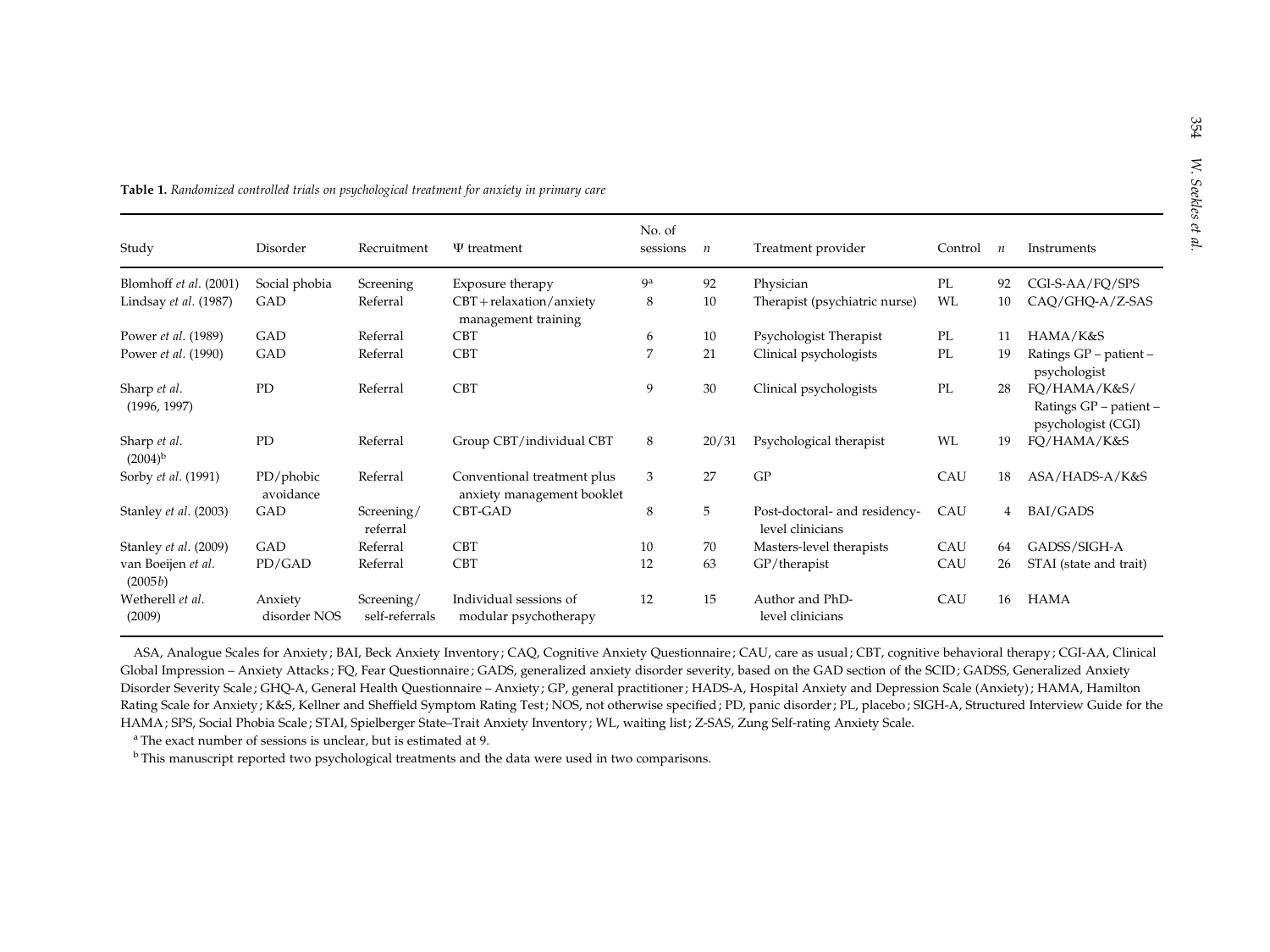

Fig. 1. Flow chart.

reference lists. After removing the duplicates, there were 123 manuscripts left, of which we retrieved the full articles (Fig. 1). In total, 111 studies were excluded: 30 were not randomized trials, eight did not focus on anxiety, 34 did not contain a psychological treatment, five were not conducted in primary care, and 34 for other reasons (i.e. outcome of costeffectiveness, psychological treatment combined with pharmacotherapy, no control group, or evaluations of other research). Twelve manuscripts (Lindsay et al. 1987; Power et al. 1989, 1990; Sorby et al. 1991; Sharp et al. 1996, 1997, 2004; Blomhoff et al. 2001; Stanley et al. 2003, 2009; van Boeijen et al. 2005b; Wetherell et al. 2009) met all inclusion criteria, in which 13 psychological treatment conditions were compared to a control group. Two manuscripts (Sharp et al. 1996, 1997) described different outcomes for one study. One study (Sharp et al. 2004) described two psychological treatment conditions (group CBT and individual CBT) with a control group. We treated these two comparisons as two different studies. However, these comparisons are not independent because they are compared with the same control group. Therefore, we used half of the control group as a comparison for the group CBT and the other half as a comparison for the individual CBT. This resulted in a total of 12 comparisons, in which a total of 759 patients participated (424 in the psychological treatment conditions and 335 in the control conditions). Selected characteristics of the studies included are presented in Table 1.

Five comparisons included patients with GAD, five included panic disorder, one included social phobia and two included both GAD and panic disorder. Nine comparisons had adults (aged 18–65 years) as their target group and three comparisons were focused on older adults (>65 years). In nine comparisons, CBT was used as the psychological treatment and in the other comparisons other treatments were used (i.e. exposure therapy, individual sessions of modular psychotherapy or anxiety management booklet).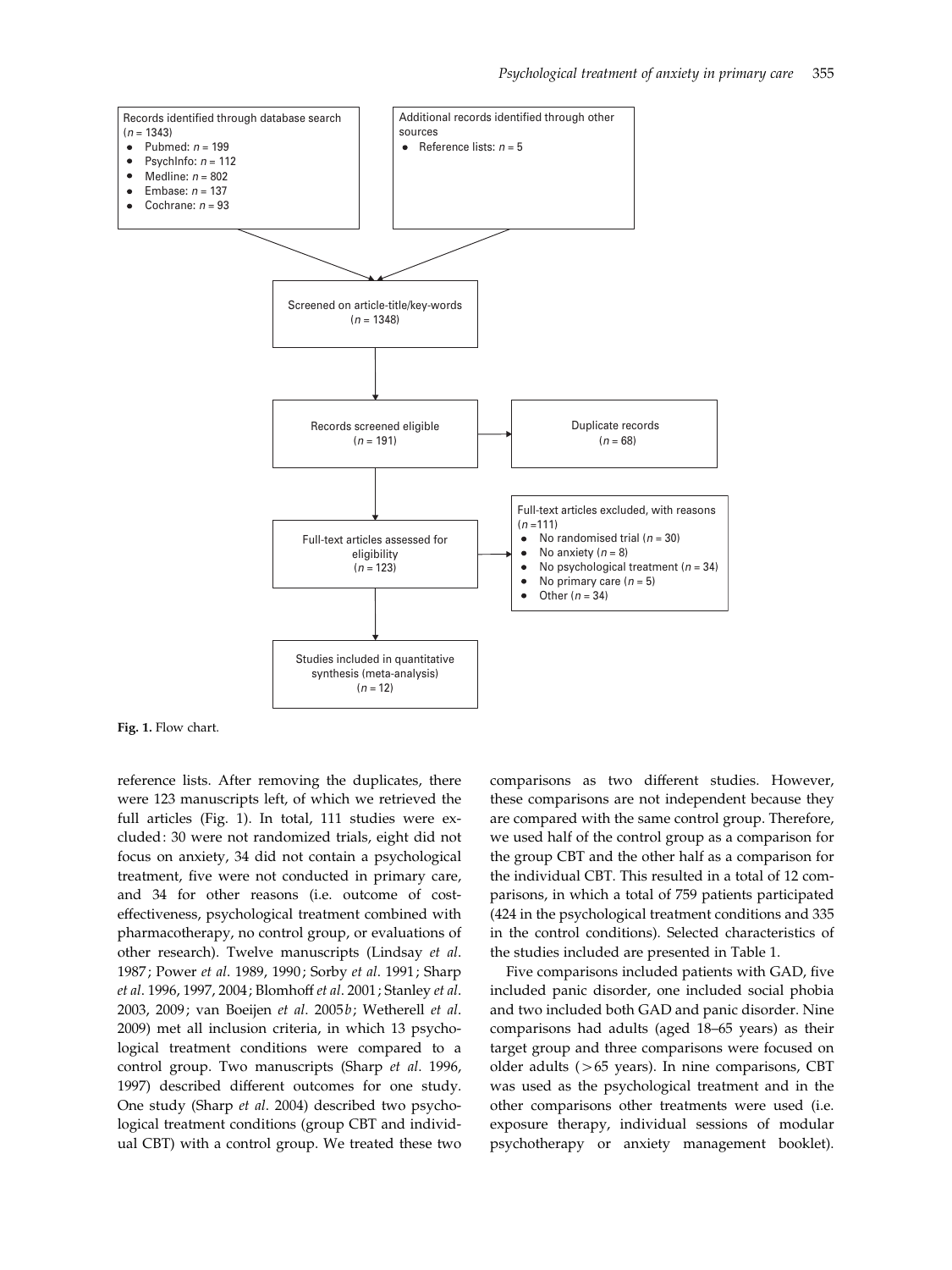

The treatment was provided by psychologists in seven comparisons and by GPs or trained psychology students in the remaining comparisons. Patients were recruited by referral by the GP in nine comparisons, through screening in one comparison, and a combination of referral and screening was used in two comparisons.

# Quality assessment

The quality of studies was not optimal; only one manuscript met all quality criteria. Seven of the 12 manuscripts gave insufficient information about whether the allocation sequence was adequately generated and eight manuscripts gave insufficient information about whether the allocation was adequately concealed. Because blinding of participants and treatment providers is not possible in psychological treatment, we checked for blinding of the post-treatment assessor. In two studies, the outcome was rated by the GP and the psychologist, neither of whom were blinded. In the remaining studies, self-reports were used as post-assessment. We assessed whether incomplete data were adequately addressed by checking whether outcome data were assessed using ITT analyses. This was the case in four of the 12 manuscripts. Clinical effectiveness may be overestimated if an ITT analysis is not carried out (Hollis & Campbell, 1999). In one manuscript, referral of patients with long-standing anxiety problems was particularly encouraged. The lack of quality in these studies might have caused bias (e.g. selective drop-out) that might have led to higher effect sizes than were present in reality.

# Effects of psychological treatments

In each of the 12 comparisons (Fig. 2), a psychological treatment was compared with one of the following types of control group: waiting list (WL), care as usual (CAU) or placebo (PL). The random effect model showed an overall effect size of  $d=0.57$  [95% confidence interval (CI) 0.29–0.84], which is considered to be a medium effect (Table 2). However, the fixed-effect model showed that heterogeneity was significant and moderate to high  $(I^2 = 58.55)$ . In our analysis, we included one study (Lindsay et al. 1987) in which two psychological treatments were compared with a waiting list. Both comparisons were included in the same analysis. However, these comparisons are not independent, which might have resulted in an artificial reduction of heterogeneity. When we include only the comparison with the largest effect size, because this is considered to be the most conservative approach in estimating heterogeneity, the random effect model showed an overall effect size of  $d = 0.61$  (95% CI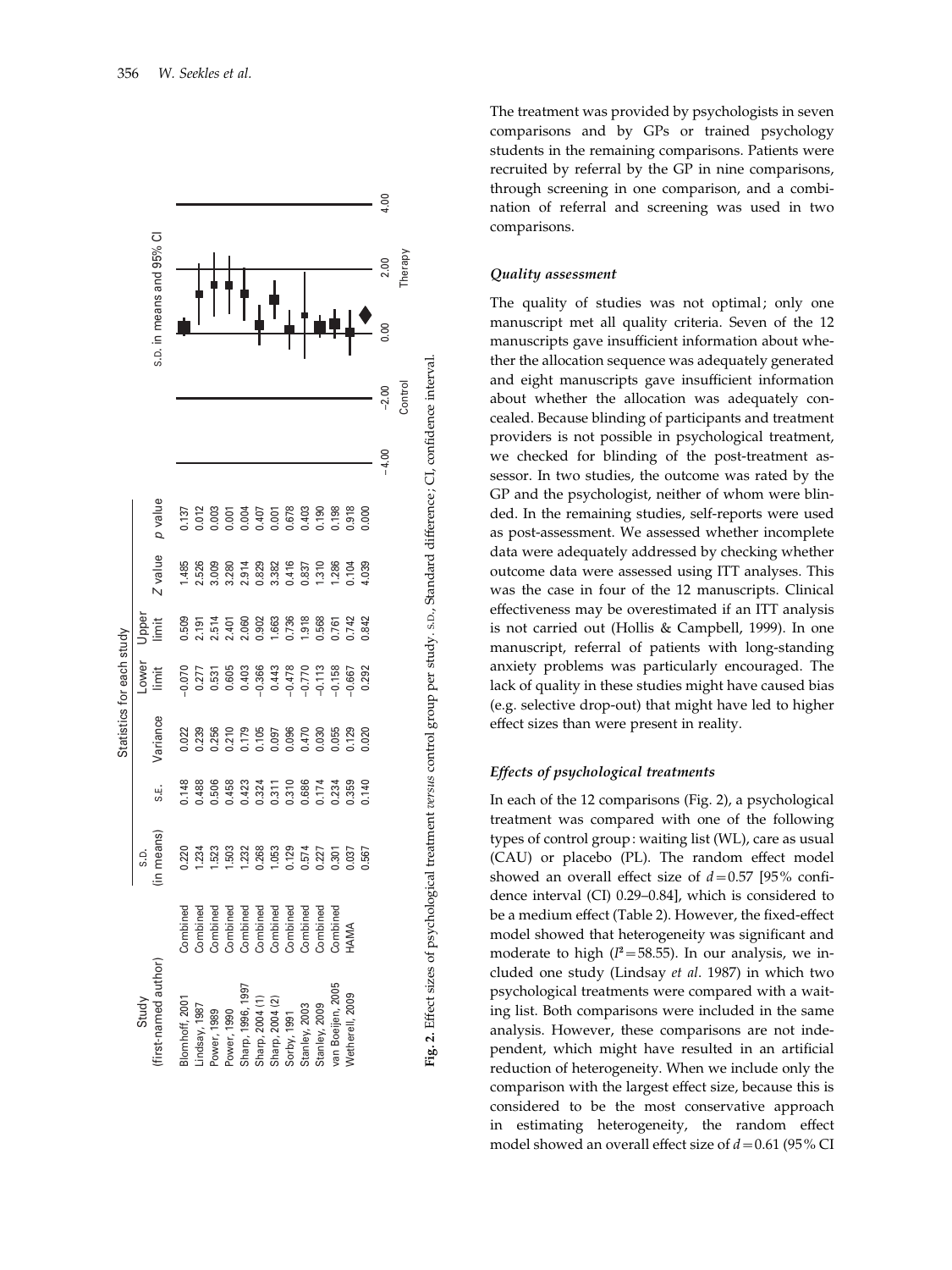Table 2. Results of the meta-analysis

|                                 | $\boldsymbol{n}$ | d    | 95% CI          | $\boldsymbol{p}$ | Q     | $I^2$ | $p^{\rm a}$ | <b>NNT</b> |
|---------------------------------|------------------|------|-----------------|------------------|-------|-------|-------------|------------|
| All studies                     | 12               | 0.57 | $0.29 - 0.84$   | 0.00             | 26.54 | 58.55 |             | 3.18       |
| Lowest ES included (per study)  | 12               | 0.34 | $0.12 - 0.56$   | < 0.01           | 17.90 | 38.54 |             | 5.26       |
| Highest ES included (per study) | 12               | 0.80 | $0.46 - 1.13$   | 0.00             | 38.08 | 71.11 |             | 2.34       |
| <b>HAMA</b>                     | 5                | 1.11 | $0.43 - 1.79$   | < 0.01           | 17.78 | 72.94 |             |            |
| K&S                             | 5                | 0.44 | $0.15 - 0.73$   | < 0.01           | 3.79  | 0.00  |             |            |
| Diagnosis                       |                  |      |                 |                  |       |       | 0.14        |            |
| GAD                             | 5                | 0.96 | $0.28 - 1.64$   | < 0.01           | 13.43 | 70.21 |             | 1.99       |
| Other                           | 7                | 0.41 | $0.12 - 0.70$   | < 0.01           | 11.60 | 48.28 |             | 4.39       |
| Type of treatment               |                  |      |                 |                  |       |       | < 0.01      |            |
| <b>CBT</b>                      | 9                | 0.78 | $0.41 - 1.15$   | 0.00             | 20.47 | 60.91 |             | 2.39       |
| Other                           | 3                | 0.18 | $-0.06$ to 0.43 | 0.14             | 0.26  | 0.00  |             | 9.80       |
| Type of control                 |                  |      |                 |                  |       |       | 0.01        |            |
| CAU                             | 5                | 0.22 | $-0.01$ to 0.45 | 0.06             | 0.73  | 0.00  |             | 8.06       |
| Other                           | 7                | 0.91 | $0.44 - 1.39$   | 0.00             | 20.88 | 71.26 |             | 2.08       |
| Treatment provider              |                  |      |                 |                  |       |       | < 0.01      |            |
| Clinical psychologist/therapist | 7                | 0.92 | $0.50 - 1.34$   | 0.00             | 14.09 | 57.41 |             | 2.07       |
| Other                           | 5                | 0.21 | $0.01 - 0.40$   | 0.04             | 0.59  | 0.00  |             | 8.47       |
| Number of sessions <sup>b</sup> |                  |      |                 |                  |       |       | 0.50        |            |
| $\leq 7$                        | 6                | 0.49 | $0.08 - 0.89$   | 0.02             | 13.51 | 62.98 |             | 3.68       |
| >7                              | 6                | 0.69 | $0.28 - 1.12$   | < 0.01           | 12.48 | 59.94 |             | 2.67       |
| Recruitment                     |                  |      |                 |                  |       |       | 0.03        |            |
| Referral                        | 9                | 0.71 | $0.36 - 1.07$   | 0.000            | 22.33 | 64.18 |             | 2.60       |
| Screening (or both)             | 3                | 0.21 | $-0.06$ to 0.47 | 0.121            | 0.52  | 0.00  |             | 8.47       |

CAU, Care as usual; CBT, cognitive behavioral therapy; CI, confidence interval; d, standardized mean difference;

ES, effect size; GAD, generalized anxiety disorder; HAMA, Hamilton Rating Scale for Anxiety;  $l^2$ , indicator of heterogeneity in percentages ; K&S, Kellner and Sheffield Symptom Rating Test; NNT, numbers needed to treat.

 $a$ <sup>a</sup> The  $p$  value indicates whether the difference between subgroups is significant.

<sup>b</sup> In one study the number of sessions was unclear.

0.31–0.90). This analysis indicates that the heterogeneity increased but was still moderate to high  $(I^2=62.01).$ 

### Subgroup analyses

An attempt was made to identify subgroups of studies that could explain differences in effect and heterogeneity. The comparisons of these modifiers are shown in Table 2. We found a significant difference  $(p<0.01)$ between CBT  $(d=0.78, 95\% \text{ CI } 0.41-1.15)$  and other treatments ( $d = 0.18$ , 95% CI  $-0.06$  to 0.43). We also found significant effects for type of control group  $(p=0.01)$ , with a lower effect size for CAU ( $d=0.22$ , 95% CI  $-0.01$  to 0.45) compared with other controls (WL or PL;  $d = 0.91$ , 95% CI 0.44–1.39). The difference between treatment providers was also significant  $(p<0.01)$ . If the treatment was given by a clinical psychologist, the effect size was significantly higher  $(d=0.92, 95\% \text{ CI } 0.50-1.34)$  compared with other treatment providers (e.g. GPs or trained master level students;  $d = 0.21$ , 95% CI 0.01-0.40). The difference in effect size between screening (or both screening and

referral) ( $d = 0.21$ , 95% CI  $-0.06$  to 0.47) and referral by GP ( $p=0.71$ , 95% CI 0.36–1.07) in the recruitment phase was also significant ( $p=0.03$ ) in favor of referral by GP. In the subgroup analyses, we found no significant differences between the type of disorder  $(p=0.14)$  or the number of treatment sessions  $(p=0.50)$ . For the number of sessions we also performed a meta-regression but this showed no significant results (slope =  $-0.05$ , 95% CI  $-0.12$  to 0.02).

### Publication bias

Funnel plots showed significant asymmetry in the studies (Egger's test, two-tailed  $p=0.02$ ). The Duval & Tweedie trim-and-fill approach suggests that three studies were potentially missing (Fig. 3) and, if imputed, the overall effect size would drop to  $d=0.37$  but would still be significant (95% CI 0.08–0.67).

# Longer-term follow-up

Three studies (Sharp et al. 1996; van Boeijen et al. 2005b; Stanley et al. 2009) report data on a 6-month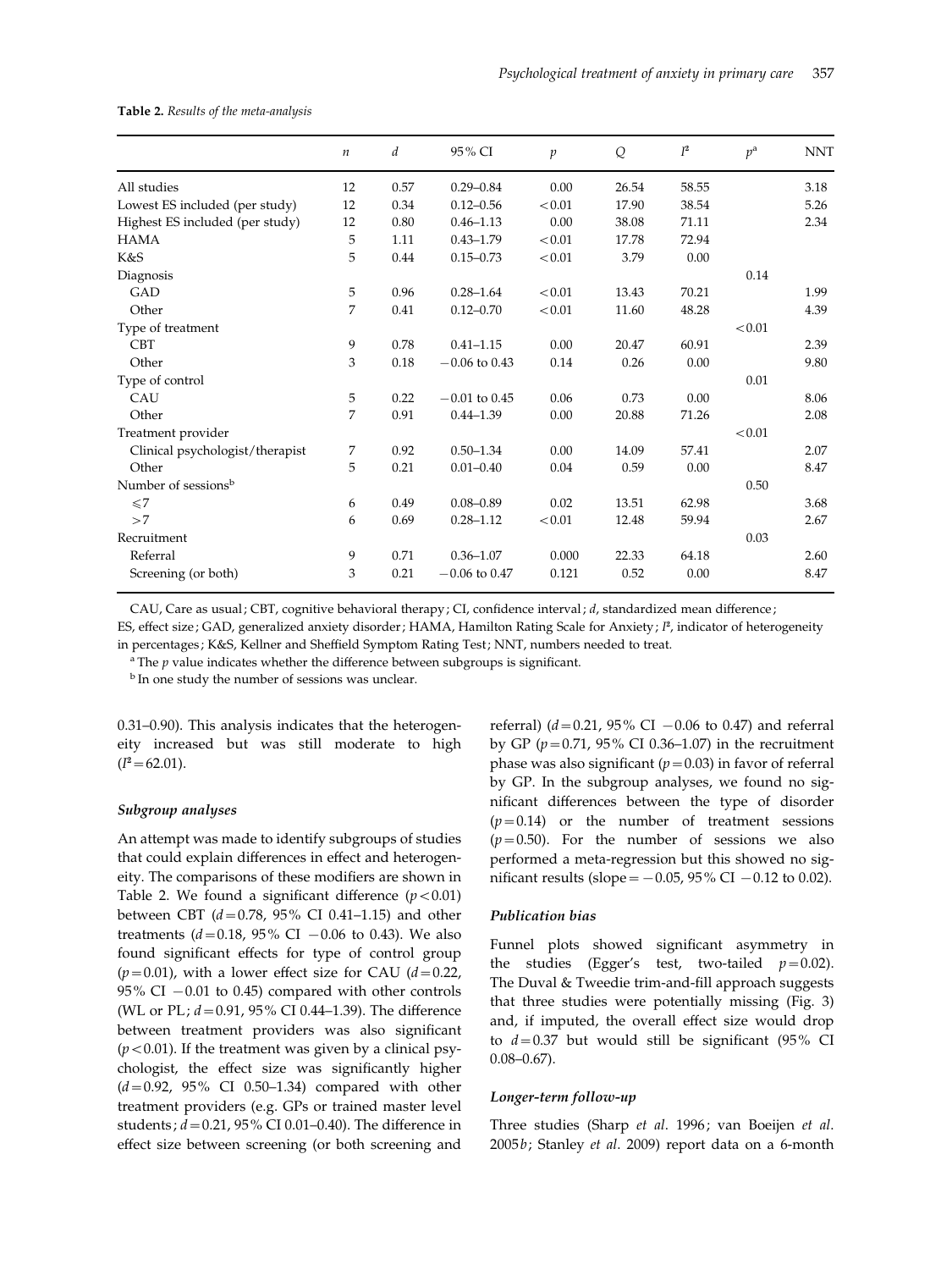

Fig. 3. Funnel plot with imputed studies adjusting for publication bias.

follow-up. Psychological treatment versus control on a 6-month follow-up resulted in an effect size of  $d=0.29$ (95% CI 0.07–0.52,  $p=0.01$ ) and zero heterogeneity. Two studies (van Boeijen et al. 2005b; Stanley et al. 2009) report data on a 12-month follow-up. When psychological treatment was compared with the control after 12 months, the effect size was  $d=0.14$  (95%) CI  $-0.11$  to 0.38,  $p=0.27$ ) with zero heterogeneity.

### Discussion

# Summary of main findings

The psychological treatment of anxiety disorders is effective in primary care patients, especially when patients receive CBT provided by psychologists, compared to a placebo control and when patients were referred to treatment. Somewhat lower effect sizes were found at 6-month follow-ups and the difference in effect between treatment group and control group disappeared after 12 months between treatment group and control. However, these findings are based on just a few studies.

#### Strengths and limitations

One strength of this study is that we only included research in which psychological treatment was provided in primary care. Another strength is that several aspects of treatment (e.g. treatment provider, number of sessions, type of treatment) were assessed as modifiers. Some of these aspects of treatment are strongly linked to effect size. Therefore, it is important to take these aspects into account for future research or when psychological treatment or care models are implemented in primary care.

This study also has several limitations. The number of studies included is relatively low and might not be a fair representation of the actual treatment of anxiety in

primary care. The differences between the studies regarding the types of anxiety disorder constitute another limitation. For example, panic disorder and GAD have different characteristics and their treatment might lead to different outcomes. However, we chose to combine these studies because treatment of these disorders in primary care is mostly short term and aimed at anxiety symptom reduction. Furthermore, CBT has been proven to be effective and is advised in the guidelines for most anxiety disorders. Another limitation lies in the fact that there is considerable heterogeneity in most analyses, which suggests that the effect of therapies might be associated with, or confounded by, characteristics other than those examined in the subgroup analysis. Furthermore, CAU is poorly described in most studies, and therefore the contrast with the effect of psychological treatment is difficult to interpret because it might contain a variety of treatments or even no treatment at all, which might have affected the outcomes of this meta-analysis. Few studies reported data on follow-up measurements. We have reported some calculations on the 6- and 12-month follow-ups along with some conclusions but these should be interpreted with caution. In addition, the studies lack blinding of the participants, which is unavoidable for the patients who are included in the psychological treatment (experimental) group. However, this might have an effect on the expectations of the participants regarding the received treatment. Finally, the results show that there is significant publication bias in studies on psychological treatment for anxiety in primary care, although the effect size remains significant after imputation.

### Comparison with existing literature

The effectiveness of CBT for treating patients with anxiety disorders has been well established (Marchand et al. 2009; Stewart & Chambless, 2009).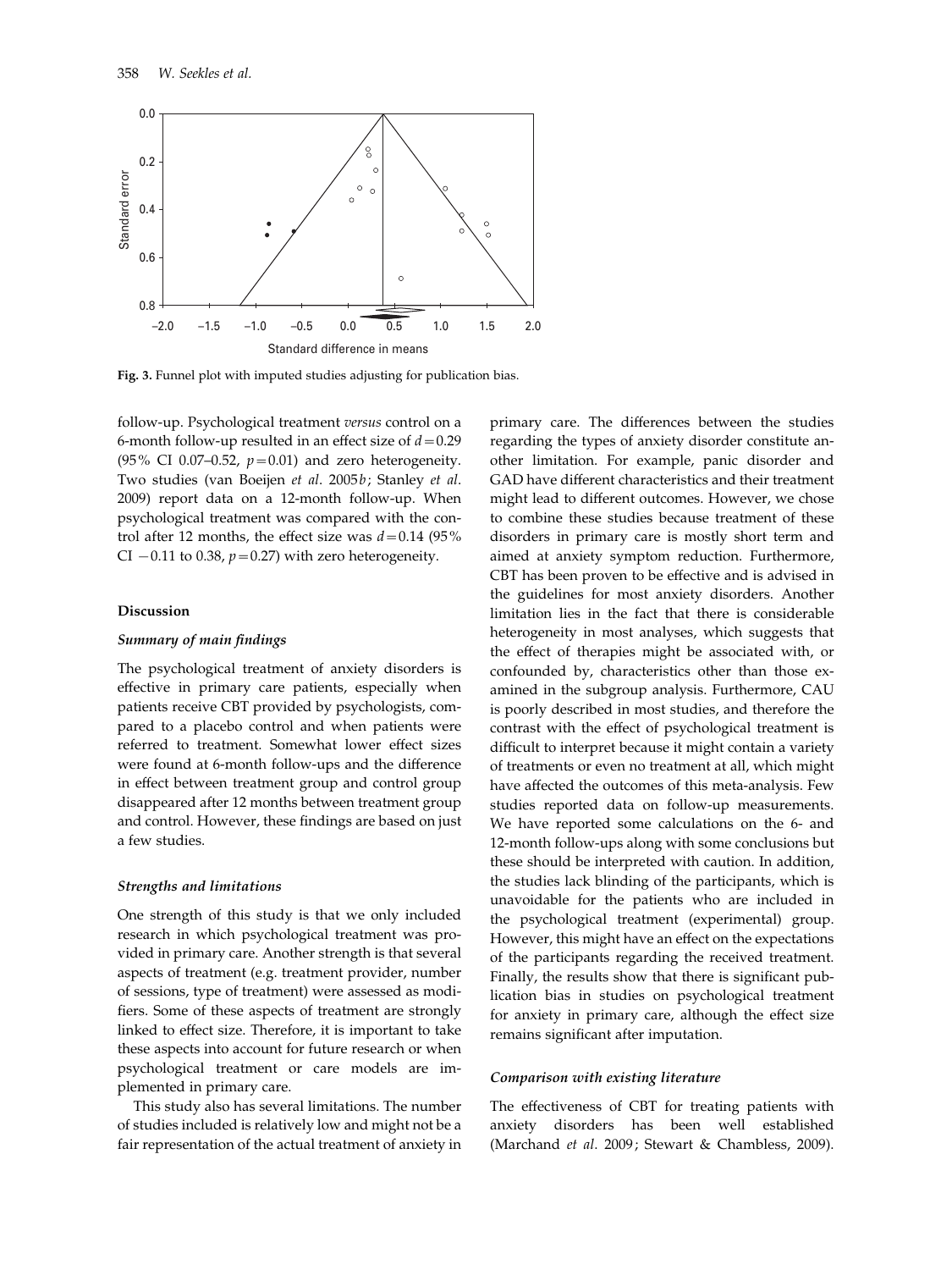Together with the development of effective CBT self-help courses or treatment for anxiety disorders using the internet (Schneider et al. 2005; Kiropoulos et al. 2008), this could provide an opportunity for effective and evidence-based treatment of anxiety disorders in primary care. They can be used as (lowintensity) treatment for primary mental healthcare models such as stepped care or collaborative care provided by a practice nurse or psychologist. The (short-term) psychological treatment of anxiety in primary care is important, not only for reducing waiting lists for specialized mental healthcare but also to meet the preferences of the patient. As mentioned previously, it is possible for such treatments to be performed effectively by primary care workers, such as nurses or social workers.

As expected, the modifiers analyzed showed results corresponding to prior research, either conducted in other settings or focused on depression instead of anxiety. When psychological treatment is compared with CAU, smaller effect sizes are found than when they are compared with other groups, such as waiting lists or placebo. A meta-analysis on internet-based and other computerized psychological treatments for adult depression (Andersson & Cuijpers, 2009) also found that waiting-list control resulted in higher effect sizes than comparisons with CAU or other control groups. This seems self-evident because the therapy offered in CAU is an active treatment, as opposed to waiting lists or placebo.

Therapists and clinical psychologists are more effective than other treatment providers (e.g. GPs or trained students). A meta-analysis of paraprofessionals treating anxiety and depressive disorders found that interventions conducted by professional therapists were more effective than those conducted by paraprofessionals. The term paraprofessional refers to a broad category of mental health professionals who are not qualified as psychiatrists, psychologists, social workers or nurses and who are below a master's degree level of education (den Boer et al. 2005). Cuijpers et al. (2008) also found that interventions conducted by students had lower effect sizes than those conducted by psychologists or other health professionals. However, these studies (den Boer et al. 2005; Cuijpers et al. 2008) were not conducted in primary care settings.

Treatment of patients recruited through screening seems to be less effective than when the patients treated are referred by their GP. Cuijpers et al. (2009) performed a meta-analysis on psychological treatment for depression in primary care and found that studies in which patients were referred by their GP resulted in significantly higher effect sizes  $(d=0.43,$ NNT=4.20) than studies in which patients were

recruited through systematic screening  $(d=0.13, not$ significantly different from zero; NNT=13.51). The difference may be caused by patient factors (severity of the anxiety and motivation for treatment) and GPrelated factors. However, such screening is applied in primary care outside of research projects.

We found a moderate effect size for the treatment of anxiety in primary care; follow-up analysis show a decrease of this effect at 6 months and the effect disappeared at 12 months. Given the chronicity of anxiety disorders, the lack of enduring effects is to be expected. The Netherlands Study of Depression and Anxiety (NESDA) recently presented data for the 2-year diagnostic and symptom trajectory outcome for depressive and anxiety disorders (Penninx et al. 2011). The course of pure anxiety disorders was less favorable than for pure depression. Therefore, treatment of anxiety disorders in primary care is effective but probably not sufficient for most patients, given that the effect had disappeared at 12 months. If psychological treatments for anxiety disorders are implemented in primary care, it is important to monitor the patient at intervals during the year. This could be achieved when psychological treatment is part of a stepped care or collaborative care model. More research is needed on the follow-up of psychological treatment of anxiety in primary care.

# Conclusions

Despite limitations and publication bias, we found a moderate effect size for the psychological treatment of anxiety disorders in primary care. This effect still remained after imputation for 'missing' studies. Psychological therapies show larger effect sizes when the treatment is CBT, when therapy is delivered by a (clinical) psychologist, when the patients are referred to therapy by their GP, and when it is compared with another control group rather than CAU. The chronicity of anxiety disorders can lead to a lack of enduring effects. Therefore, it is advisable to provide the least intensive treatment to those with low chronicity risk and more intensive treatment for those with high chronicity risk. It is also important to monitor chronic patients after their treatment in primary care.

Psychological treatment of anxiety disorders in primary care is effective but shows lower effect sizes compared with psychological treatment in specialized mental healthcare. More studies are needed to evaluate long-term effects given the chronicity and recurrent nature of anxiety.

#### Declaration of Interest

None.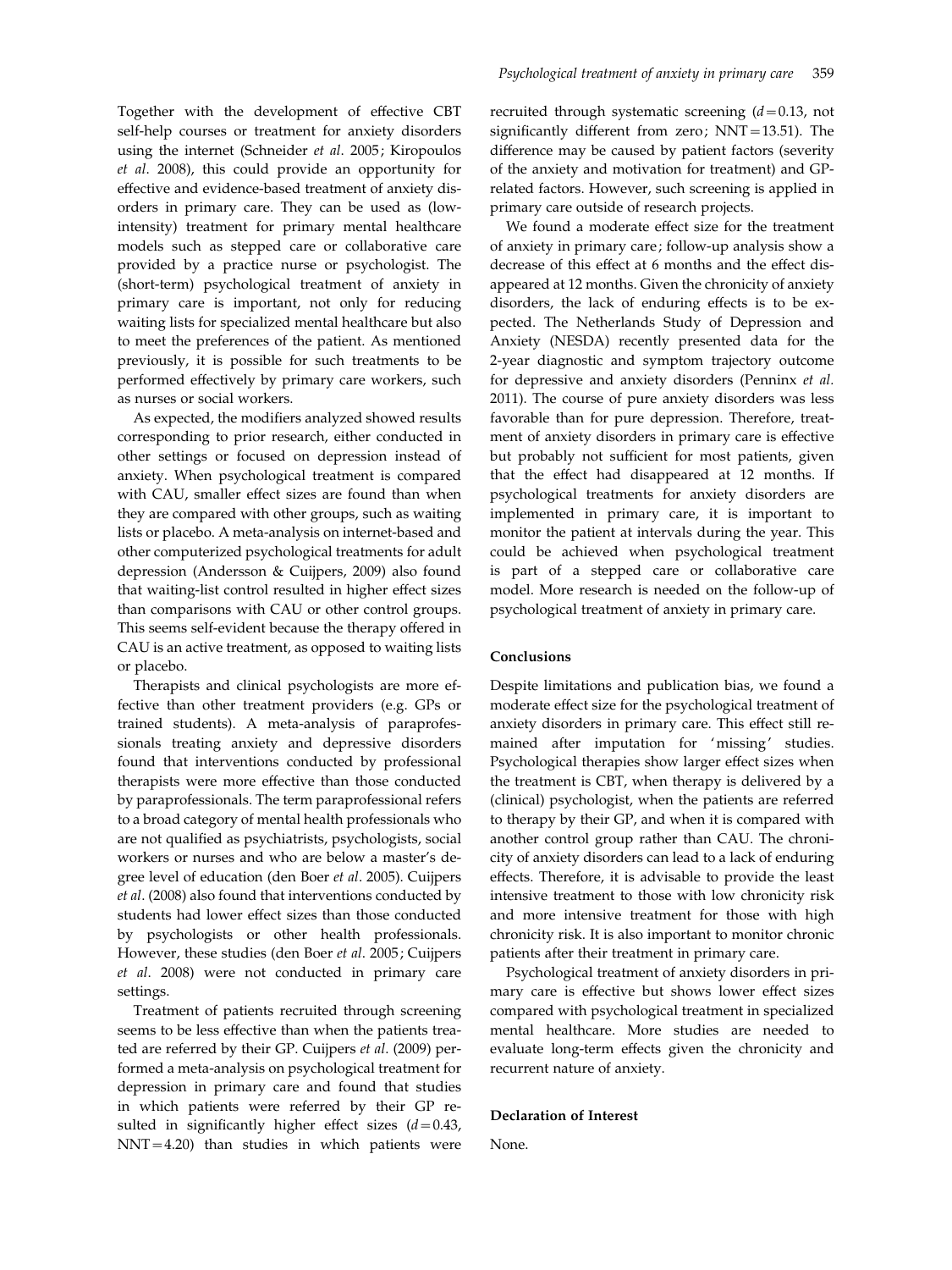# References

- Andersson G, Cuijpers P (2009). Internet-based and other computerized psychological treatments for adult depression: a meta-analysis. Cognitive Behaviour Therapy 38, 196–205.
- Andrews G (1999). Randomised controlled trails in psychiatry. British Medical Journal 318, 562–564.
- Andrews G, Issakidis C, Sanderson K, Corry J, Lapsley H (2004). Utilising survey data to inform public policy : comparison of the cost-effectiveness of treatment of ten mental disorders. British Journal of Psychiatry 184, 526–533.
- APA (2009). Practice Guideline for the Treatment of Patients with Panic Disorder, 2nd edn. American Psychiatric Association : Washington, DC.
- Baldwin DS, Anderson IM, Nutt DJ, Bandelow B, Bond A, Davidson JR, den Boer JA, Fineberg NA, Knapp M, Scott J, Wittchen HU; British Association for Psychopharmacology (2005). Evidence-based guidelines for the pharmacological treatment of anxiety disorders : recommendations from the British Association for Psychopharmacology. Journal of Psychopharmacology 19, 567–596.
- Bijl RV, Ravelli A (2000). Psychiatric morbidity, service use, and need for care in the general population : results of The Netherlands Mental Health Survey and Incidence Study. American Journal of Public Health 90, 602–607.
- Blomhoff S, Haug TT, Hellström K, Holme I, Humble M, Madsbu HP, Wold JE (2001). Randomised controlled general practice trial of sertraline, exposure therapy and combined treatment in generalised social phobia. British Journal of Psychiatry 179, 23–30.
- Borenstein M, Hedges L, Higgins J, Rothstein H (2007). Comprehensive Meta-Analysis Version 2. Biostat : Englewood, NJ.
- Bower P, Gilbody S (2005). Stepped care in psychological therapies: access, effectiveness and efficiency. Narrative literature review. British Journal of Psychiatry 186, 11–17.
- Bower P, Rowland N, Hardy R (2003). The clinical effectiveness of counselling in primary care : a systematic review and meta-analysis. Psychological Medicine 33, 203–215.
- Brown C, Schulberg HC (1995). The efficacy of psychosocial treatments in primary care. A review of randomized clinical trials. General Hospital Psychiatry 17, 414–424.
- Cape J, Whittington C, Buszewicz M, Wallace P, Underwood L (2010). Brief psychological therapies for anxiety and depression in primary care : meta-analysis and meta-regression. BMC Medicine 8, 38.
- Cohen J (1988). Statistical Power Analysis for the Behavioral Sciences, 2nd edn. Erlbaum : Hillsdale, NJ.
- Craske MG, Rose RD, Lang A, Welch SS, Campbell-Sills L, Sullivan G, Sherbourne C, Bystritsky A, Stein MB, Roy-Byrne PP (2009). Computerassisted delivery of cognitive behavioral therapy for anxiety disorders in primary-care settings. Depression and Anxiety 26, 235–242.
- Cuijpers P, van Straten A, van Schaik A, Andersson G (2009). Psychological treatment of depression in primary care : a meta-analysis. British Journal of General Practice 59, e51–e60.
- Cuijpers P, Van Straten A, Warmerdam L, Smits N (2008). Characteristics of effective psychological treatments of depression: a metaregression analysis. Psychotherapy Research 18, 225–236.
- den Boer PC, Wiersma D, Russo S, van den Bosch RJ (2005). Paraprofessionals for anxiety and depressive disorders. Cochrane Database of Systematic Reviews 18, CD004688.
- Duval S, Tweedie R (2009). A nonparametric ' trim and fill' method of accounting for publication bias in meta-analysis. Journal of the American Statistical Association 1, 1338–1350.
- Egger M, Davey-Smith G, Schneider M, Minder C (1997). Bias in meta-analysis detected by a simple, graphical test. British Medical Journal 315, 629–634.
- Fonagy P, Roth A, Higgitt A (2005). Psychodynamic psychotherapies : evidence-based practice and clinical wisdom. Bulletin of the Menninger Clinic 69, 1–58.
- Ginsberg G, Marks I, Waters H (1984). Cost-benefit analysis of a controlled trial of nurse therapy for neuroses in primary care. Psychological Medicine 14, 683–690.
- Higgins JPT, Green S (eds) (2011). Cochrane Handbook for Systematic Reviews of Interventions, version 5.1.0 [updated March 2011]. The Cochrane Collaboration (www.cochrane-handbook.org).
- Hofmann SG, Smits JA (2008). Cognitive-behavioral therapy for adult anxiety disorders : a meta-analysis of randomized placebo-controlled trials. Journal of Clinical Psychiatry 69, 621–632.
- Hollis S, Campbell F (1999). What is meant by intention to treat analysis ? Survey of published randomised controlled trials. British Medical Journal 319, 670–674.
- Hunot V, Churchill R, Silva de Lima M, Teixeira V (2007). Psychological therapies for generalised anxiety disorder. Cochrane Database of Systematic Reviews 24, CD001848.
- Hunter DJ, Fairfield G (1997). Disease management. British Medical Journal 315, 50–53.
- Katon W, Von Korff M, Lin E, Simon G, Walker E, Bush T, Ludman E (1997). Collaborative management to achieve depression treatment guidelines. Journal of Clinical Psychiatry 1, 20–23.
- Kiropoulos LA, Klein B, Austin DW, Gilson K, Pier C, Mitchell J, Ciechomski L (2008). Is internet-based CBT for panic disorder and agoraphobia as effective as face-to-face CBT ? Journal of Anxiety Disorders 22, 1273–1284.
- Kraemer HC, Kupfer DJ (2006). Size of treatment effects and their importance to clinical research and practice. Biological Psychiatry 59, 990–996.
- Lindsay WR, Gamsu CV, McLaughlin E, Hood EM, Espie CA (1987). A controlled trial of treatments for generalized anxiety. British Journal of Clinical Psychology 26, 3–15.
- Lipsey MW, Wilson DB (1993). The efficacy of psychological, educational, and behavioral treatment. Confirmation from meta-analysis. American Psychologist 48, 1181–1209.